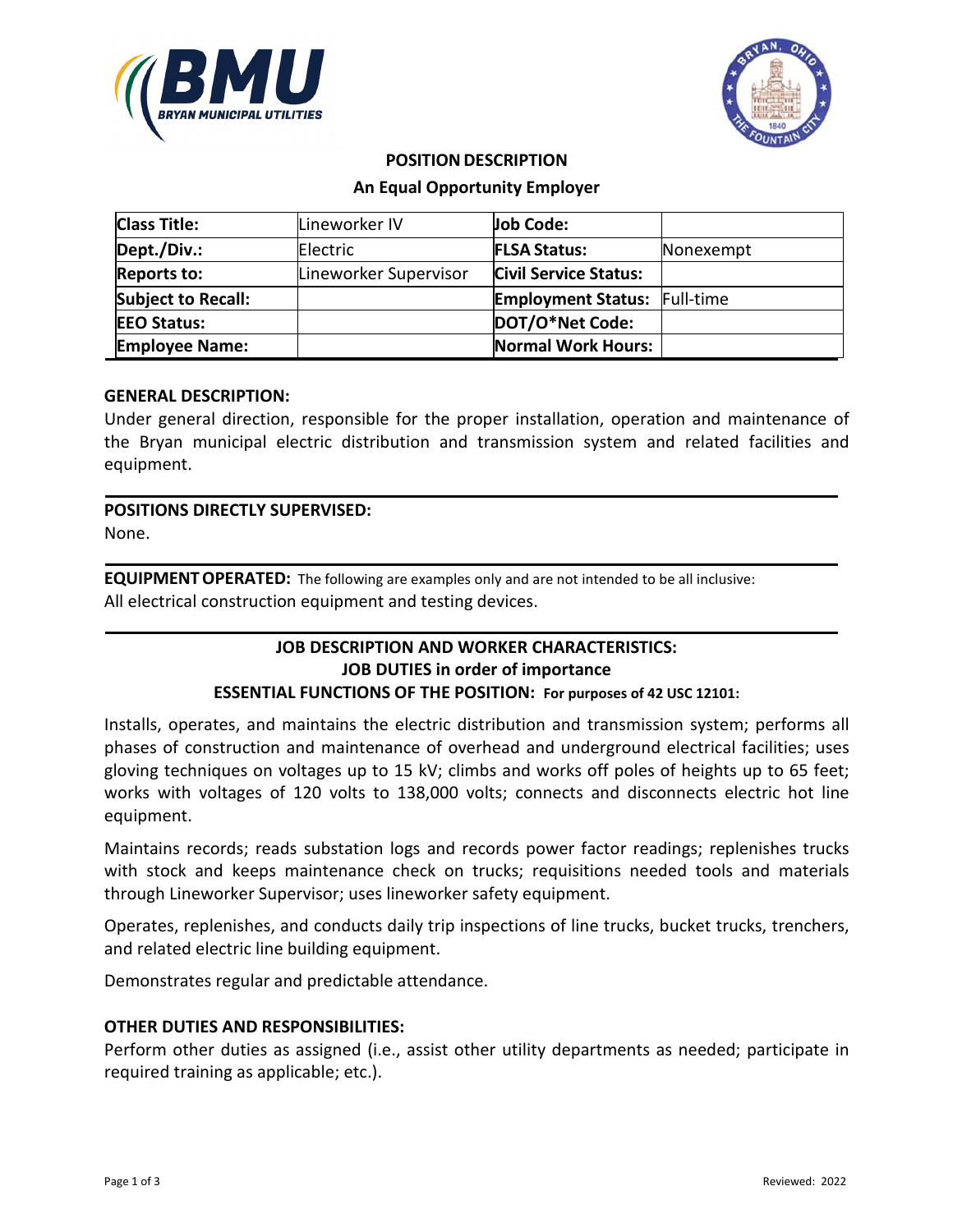



**MINIMUM ACCEPTABLE CHARACTERISTICS:** (\*indicates developed after employment)

**Knowledge of:** (214) the National Electric Safety Code (NESC)\*; (217) engineering principles required in the construction, operation and maintenance of a municipal electric distribution system and related components and facilities\*; (257) regulations governing the operation of a municipal electric distribution system in the State of Ohio\*; (261) employee handbook and union contract\*; (263) department policies and procedures\*; (300) proper installation, operation and maintenance of the various components of the municipal electric distribution and transmission system; (341) BMU electrical distribution system\*; (343) transformer, capacitor and substation connections; (349) lineworker safety equipment; (477) proper safety practices applicable to the electric industry; (531) local geographical area.

**Skill in:** (936) proper installation, operation, and maintenance of the various components of the municipal electric distribution and transmission system; (958) motor vehicle operation; (960) use, operation, and maintenance of light and heavy-duty electric construction equipment; (962) the use of voltage and amperage meters, hand, and power tools.

**Ability to:** (602) carry out detailed instructions in written, oral, or picture form; (609) recognize unusual and threatening conditions and take corrective action or report to the Lineworker Supervisor for assistance in corrective action; (630) read, copy, and record figures accurately; (652) complete routine forms; (654) prepare accurate documentation; (684) communicate effectively; (700) recognize safety warnings; (708) read engineering drawings; (741) work unsupervised for extended periods of time; (745) develop and maintain effective working relationships with associates, supervisors, officials and general public; (763) demonstrate manual dexterity; (767) perform physically demanding work for long periods of time under varying weather conditions and on energized equipment and around noxious odors, fumes, noises, in confined spaces and from heights; (768) travel to and gain access to work site; (781) work evenings, nights, holidays, and weekends; (783) see details at close range (within a few feet of the observer); (784) keep your hand and arm steady while moving your arm or while holding your arm and hand in one position; (786) perform repetitive tasks including bending, lifting, stooping, and reaching; (787) exert maximum muscle force to lift, push, pull, or carry objects; (790) coordinate two or more limbs (for example, two arms, two legs, or one leg and one arm) while sitting, standing, or lying down; (791) keep or regain your body balance or stay upright when in an unstable position; (792) see details at a distance; (793) judge which of several objects is closer or farther away from you, or to judge the distance between you and an object.

## **QUALIFICATIONS:** An example of acceptable qualifications:

Position requires high school diploma, minimum of nine (9) years' experience in electric system operation, successful completion of Lineworker Apprenticeship Program, or an equivalent combination of education, training, and experience which has led to the acquisition of the required knowledge, skills, and abilities.